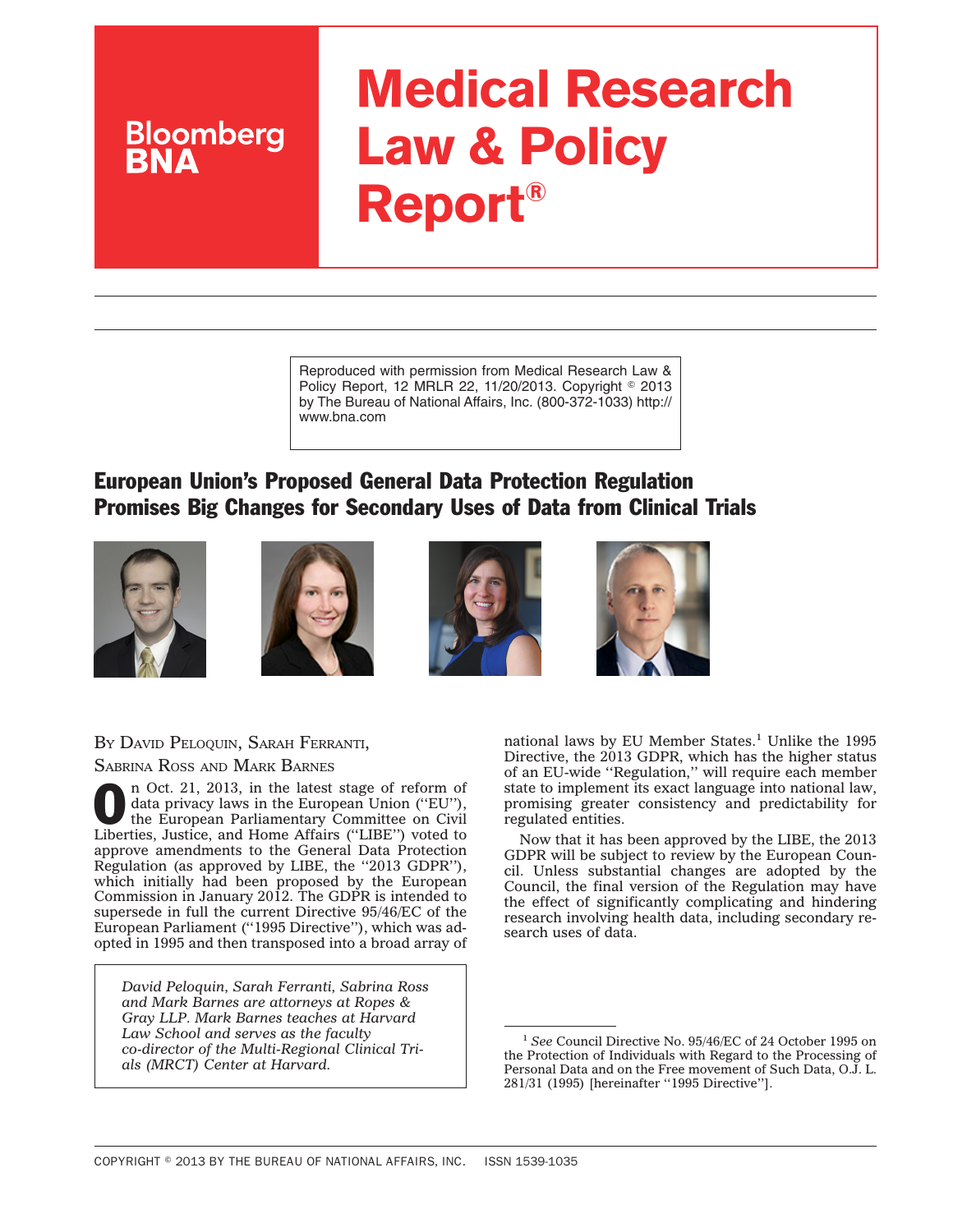## Status of Pseudonymised and Encrypted Data

Research generally necessitates one of three categories of subject data: identifiable data, pseudonymised or encrypted data, or fully anonymised data. Pseudonymised and encrypted data are particularly beneficial for secondary analyses, as they allow researchers to evaluate subject-level data while protecting individual privacy.

The 1995 Directive and the 2013 GDPR both regulate ''personal data''—information relating to an identified or identifiable natural person, meaning a person who can be identified directly or indirectly, in particular by reference to one or more identifiers of that person.<sup>2</sup> The 1995 Directive does not, however, address whether ''personal data'' include pseudonymised or encrypted data; consequently, individual EU Member States have imposed inconsistent rules about the treatment of such data. The 2013 GDPR clarifies for the first time that pseudonymised or encrypted (*e.g.*, key-coded or hashed data) *are* considered to be ''personal data,'' in contrast to fully anonymised data.<sup>3</sup> Data will be considered anonymised (and not subject to the GDPR's restrictions) only if they consist of ''information that does not relate to an identified or identifiable natural person."<sup>4</sup> If the final adopted version of the 2013 GDPR retains these LIBE-adopted definitions of pseudonymous and anonymised data, the use of key-coded or encrypted clinical trial numbers or any other identification numbers that link back to the identity of the subject, regardless of whether they are derived from other personal information about the subject, will be subject to the same requirements as other types of personal data.

## Consent Requirements

Also of significance to those conducting research on data gathered in clinical trials are the ways in which the 2013 GDPR would strengthen consent requirements. Like the 1995 Directive, the 2013 GDPR would impose a general prohibition on the processing of certain varieties of sensitive personal data, including data concerning health.<sup>5</sup> The 2013 GDPR provides for a number of exceptions to the general prohibition, including exceptions for processing sensitive data (a) with consent of the data subjects; (b) when necessary for health purposes subject to the conditions and safeguards referred to in Article 81 (Processing of Personal Data Concerning Health); or (c) when necessary for historical, statistical or scientific research purposes subject to the conditions and safeguards referred to in Article 83 (Pro-

cessing for Historical, Statistical and Scientific Research Purposes).

Article 81 would permit the ''processing of personal data concerning health which is necessary for historical, statistical or scientific research purposes . . . only with the consent of the data subject, and . . . subject to the conditions and safeguards referred to in Article 83.''6 Article 83, in turn, would permit the processing of personal data for historical, statistical or scientific research purposes only if:

(a) the purposes cannot be otherwise fulfilled by processing data which does not permit or not any longer permit the identification of the data subject; *and*

(b) data enabling the attribution of information to an identified or identifiable data subject is kept separately from the other information under the highest technical standards, and all necessary measures are taken to prevent unwarranted re-identification of the data subjects.

Taken together, the above provisions suggest that processing of data concerning health for scientific research could be performed only when (1) the data subject has provided his or her consent; *and* (2) the data are anonymised or pseudonymised as soon as possible, consistent with the research purposes. This second conclusion comes from the requirement in Article 83 that data permitting re-identification of the subject must be kept separately from the other information under the ''highest technical standards,'' thereby suggesting that when anonymisation of data is not possible, the data should at least be encrypted or pseudonymised.

The LIBE-adopted Article 81 introduces the possibility that individual Member States will be able to create *additional* exceptions to the requirement of consent for research that involves the processing of personal data concerning health. Specifically, Article 81 provides that Member States may create an exception to the consent requirement for research that: (1) serves a ''high public interest''; (2) cannot be carried out otherwise; and (3) involves data that have been anonymised, or if not possible, pseudonymised under the ''highest technical standards.''7

While the 2013 GDPR does not elaborate on what constitutes a ''high public interest,'' there is some evidence to suggest that research concerning health may fall into this category. The 1995 Directive employed the

<sup>&</sup>lt;sup>2</sup> 2013 GDPR, Article 4, paragraph 2.

<sup>&</sup>lt;sup>3</sup> "Pseudonymous data" are defined as "personal data that cannot be attributed to a specific data subject without the use of additional information, as long as such additional information is kept separately and subject to technical and organizational measures to ensure non-attribution.'' Article 4, paragraph 2a. ''Encrypted data'' on the other hand are defined as 'personal data, which through technological protection measures is rendered unintelligible to any person who is not authorized to access [them].'' 2013 GDPR, Article 4, paragraph 2b. <sup>4</sup> 2013 GDPR, Recital 23.

<sup>5</sup> Under the 2013 GDPR, ''data concerning health'' means any personal data information which relates to the physical or mental health of an individual, or to the provision of health services to the individual. 2013 GDPR, Article 4.

<sup>6</sup> The 2013 GDPR does not itself define what constitutes historical, statistical or scientific research purposes. Additional gloss on these terms has been provided in guidance issued by the EU's Article 29 Data Protection Working Party. This guidance suggest that *historical research* covers processing of data for national archives or court files; *statistical research* covers processing for commercial purposes, market research, use of analytical tools of websites and public interest research; and *scientific research* covers fundamental research, applied research and privately funded research. Article 29 Data Protection Working Party, *Opinion 03/2013 on purpose limitation*, 00569/13/EN WP 203, at 29 (2 April 2013), *available at* [http://](http://ec.europa.eu/justice/data-protection/article-29/documentation/opinion-recommendation/files/2013/wp203_en.pdf) [ec.europa.eu/justice/data-protection/article-29/documentation/](http://ec.europa.eu/justice/data-protection/article-29/documentation/opinion-recommendation/files/2013/wp203_en.pdf)

 $\frac{7}{2013}$  GDPR, Article 81, paragraph 2a. The 2013 GDPR also suggests that in the future such an exception may be created on an EU-wide basis, noting that ''the processing of personal data concerning health, as a special category of data, may be necessary for reasons of historical, statistical or scientific research. Therefore, this Regulation foresees an exemption from the requirement of consent in cases of research that serves a high public interest.'' *See id*. Recital 123a.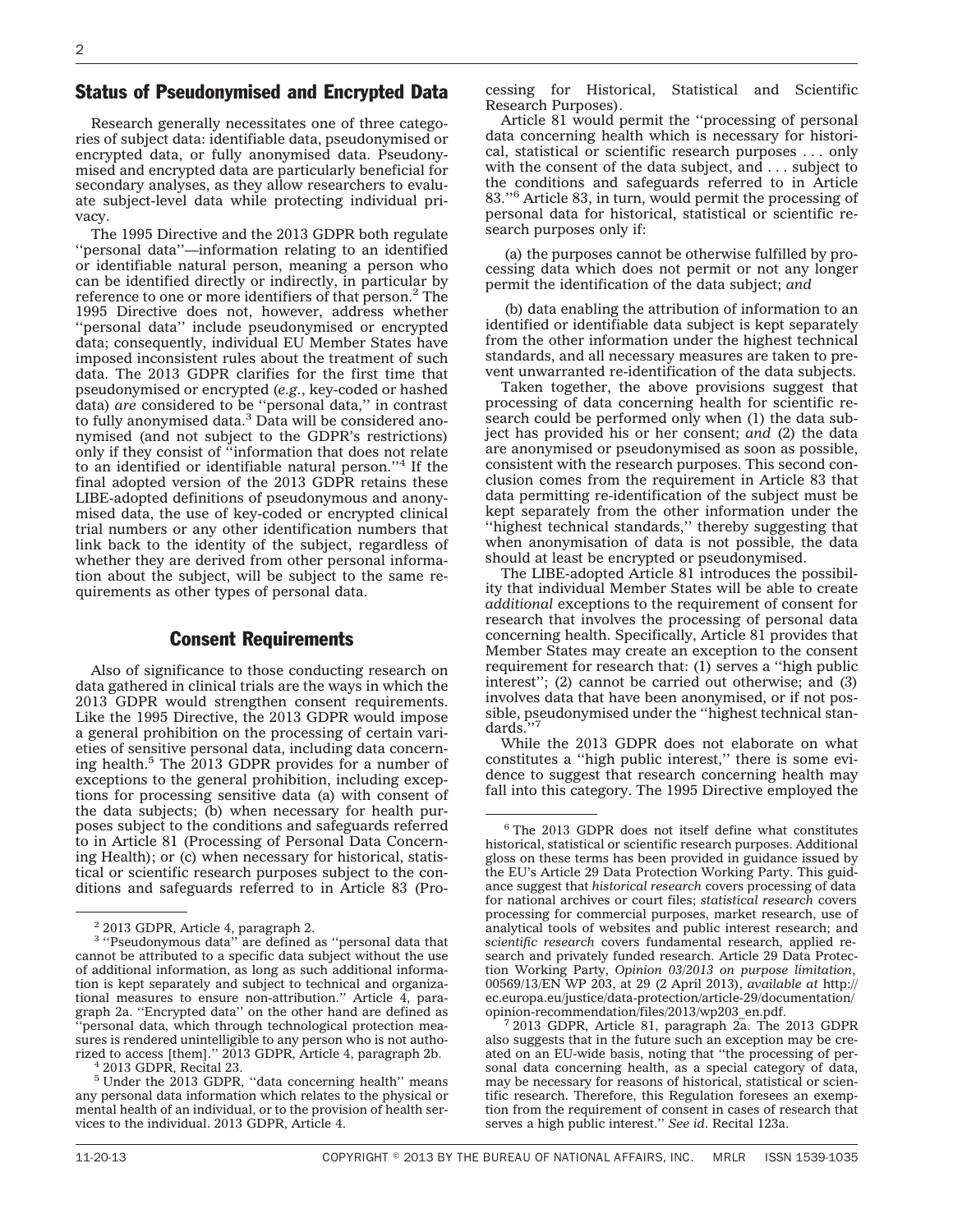term ''substantial public interest'' and included within the definition of that term ''promotion of public health.''8 The 2013 GDPR indicates that ''public health'' should be defined according to Regulation 1338/2008,<sup>9</sup> which in turn defines public health as ''all elements related to health.'' Accordingly, if one assumes that the terms *substantial* and *high* are synonymous in this context, research activity that qualifies as a substantial public interest also may qualify as ''high public interest'' under the 2013 GDPR.

While the ''high public interest'' exception therefore does provide some hope for flexibility on the consent requirement (particularly when consent is impossible or infeasible), its application is uncertain at best, and undertaking medical records or similar data research would still require complying with numerous inconsistent Member State laws, contrary to the GDPR's ''one continent, one law'' aim.

## Conditions of Consent for Research Uses of Personal Data

The conditions of consent proposed by the 2013 GDPR further complicate the use of clinical trial data for secondary research analyses. The 2013 GDPR defines the ''data subject's consent'' as ''any freely given specific, informed, and explicit indication of his or her wishes by which the data subject, either by a statement or by a clear affirmative action, signifies agreement to personal data relating to them being processed.''10 For sensitive data, including data concerning health, genetic data or biometric data, the 2013 GDPR further provides that consent for processing must be for one or more specified purposes, subject to the conditions in Article 7 (Conditions for Consent) and Article 8 (Processing of Personal Data of a Child), except as otherwise prohibited by EU law or Member State law.<sup>11</sup> Likewise, 2013 GDPR Article 81, paragraph 1b, provides that consent may be given for ''one or more specific and similar researches.''

While the 2013 GDPR does not define the term ''specific,'' guidance from the Article 29 Data Protection Working Party, an organization established by the 1995 Directive to act in an advisory capacity regarding data protection issues, indicates that to be ''specific,'' the consent must be ''intelligible,'' *i.e.*, ''it should refer clearly and precisely to the scope and the consequence of the data processing. It cannot apply to an open-ended set of processing activities."<sup>12</sup> In another context, the Article 29 Working Party has provided the following as examples of data collection that are too vague to be considered ''specific'': ''improving users 'experience,' 'marketing,' 'IT-security' or 'future research.' "13

The requirement that consent be ''specific'' therefore is potentially highly problematic for those researchers and commercial or not-for-profit entities conducting secondary research using clinical trials data. Researchers often try to obtain ''broad consent'' in the informed consent used for a given clinical trial or other research study, in order to permit a wide variety of future uses to be made of data and specimens collected during the trial or study. However, through its use of the word ''specific'' and the previous EU interpretations of that term to preclude consent for ''future research,'' the text of the 2013 GDPR is inconsistent with the common practice of obtaining broad consent for future research uses. Significantly, prior to the LIBE's consideration of the GDPR in October 2013, the scientific research and pharmaceutical community had lobbied the LIBE for several proposed amendments that explicitly would have permitted data subjects to give ''broad consent'' or a ''one-time consent'' to facilitate future research on data collected in clinical trials. $14$  These amendments were uniformly rejected by the LIBE.<sup>15</sup> Given the requirement of ''specific'' consent, it is unclear whether consent language related to future research, such as language through which the data subject allows for future research related to the study disease or related to any disease, would be permissible, if the 2013 GDPR is adopted in its current form.

#### Right to Erasure

Through its establishment of a "right to erasure,"<sup>16</sup> the 2013 GDPR also may pose challenges for future research on personal data. Under U.S. law, if a research subject exercises the right to withdraw permission for his or her health information to continue to be used for research purposes, researchers may continue to use and disclose such information obtained prior to the revocation of the permission, insofar as necessary to "maintain the integrity of the research study." $17$  The 2013 GDPR's ''right to erasure'' requires that if the data subject withdraws the consent on which the processing

''The data subject has given his or her consent for the processing of data for historical, statistical and scientific research. For the purposes of historical, statistical and scientific research, a one-time consent is enough and there is no need for explicit consent to be given each time by the data subject, or a need to notify the data subject, separately before the processing of data related to research purposes.'' *See* Amendment 3067, *in* Jan Phillip Albrecht, Amendments (10) 2951-3133, on the proposal for a regulation (COM(2012)0011-C7-0025/2012-2012/0011(COD)), March 8, 2013, *available at* [http://](http://www.europarl.europa.eu/meetdocs/2009_2014/documents/libe/am/929/929832/929832en.pdf) [www.europarl.europa.eu/meetdocs/2009\\_2014/documents/libe/](http://www.europarl.europa.eu/meetdocs/2009_2014/documents/libe/am/929/929832/929832en.pdf) [am/929/929832/929832en.pdf.](http://www.europarl.europa.eu/meetdocs/2009_2014/documents/libe/am/929/929832/929832en.pdf)

''A data subject should always have the option to give broad consent for his or her data to be used for historical, statistical or scientific research purposes, and to withdraw consent at any time.'' *See* Amendment 498, *in* Jan Phillip Albrecht, Amendments (1) 351-601, on the proposal for a regulation (COM(2012)0011-C7-0025/2012-2012/0011(COD)), March 4, 2013, *available at* [http://www.europarl.europa.eu/meetdocs/](http://www.europarl.europa.eu/meetdocs/2009_2014/documents/libe/am/926/926396/926396en.pdf)

<sup>16</sup>See 2013 GDPR, Article 17.<br><sup>17</sup> See National Institutes of Health, *HIPAA Privacy Rule for Researchers: Frequently Asked Questions* (FAQ# 20), [http://](http://privacyruleandresearch.nih.gov/faq.asp) [privacyruleandresearch.nih.gov/faq.asp;](http://privacyruleandresearch.nih.gov/faq.asp) 45  $§ 164.508(b)(5)(i).$ 

<sup>&</sup>lt;sup>8</sup> See 1995 Directive, Recital 34.<br><sup>9</sup> See Regulation (EC) No 1338/2008 of the European Parliament and of the Council, of 16 December 2008, on Community<br>statistics on public health and health and safety at work.

<sup>&</sup>lt;sup>10</sup> 2013 GDPR, Article 2, paragraph 8.<br><sup>11</sup> 2013 GDPR, Article 9(2)(a).<br><sup>12</sup> Article 29 Working Party Opinion 15/2011, at 17.<br><sup>13</sup> Article 29 Working Party Opinion 3/2013, at 52.

<sup>14</sup> *See* Roundtable Event Hosted by Nessa Childers MEP, *Data Protection Regulation: Keeping Health Research Alive in the EU*, Sept. 17, 2013, page 5, [http://www.feam-site.eu/cms/](http://www.feam-site.eu/cms/docs/activities/DPR/JointWorkshopDPR_17September2013_Report.pdf) [docs/activities/DPR/JointWorkshopDPR\\_17September2013\\_](http://www.feam-site.eu/cms/docs/activities/DPR/JointWorkshopDPR_17September2013_Report.pdf)

[Report.pdf.](http://www.feam-site.eu/cms/docs/activities/DPR/JointWorkshopDPR_17September2013_Report.pdf) <sup>15</sup> Two examples of proposed amendments to Article 83 that were rejected include the following: